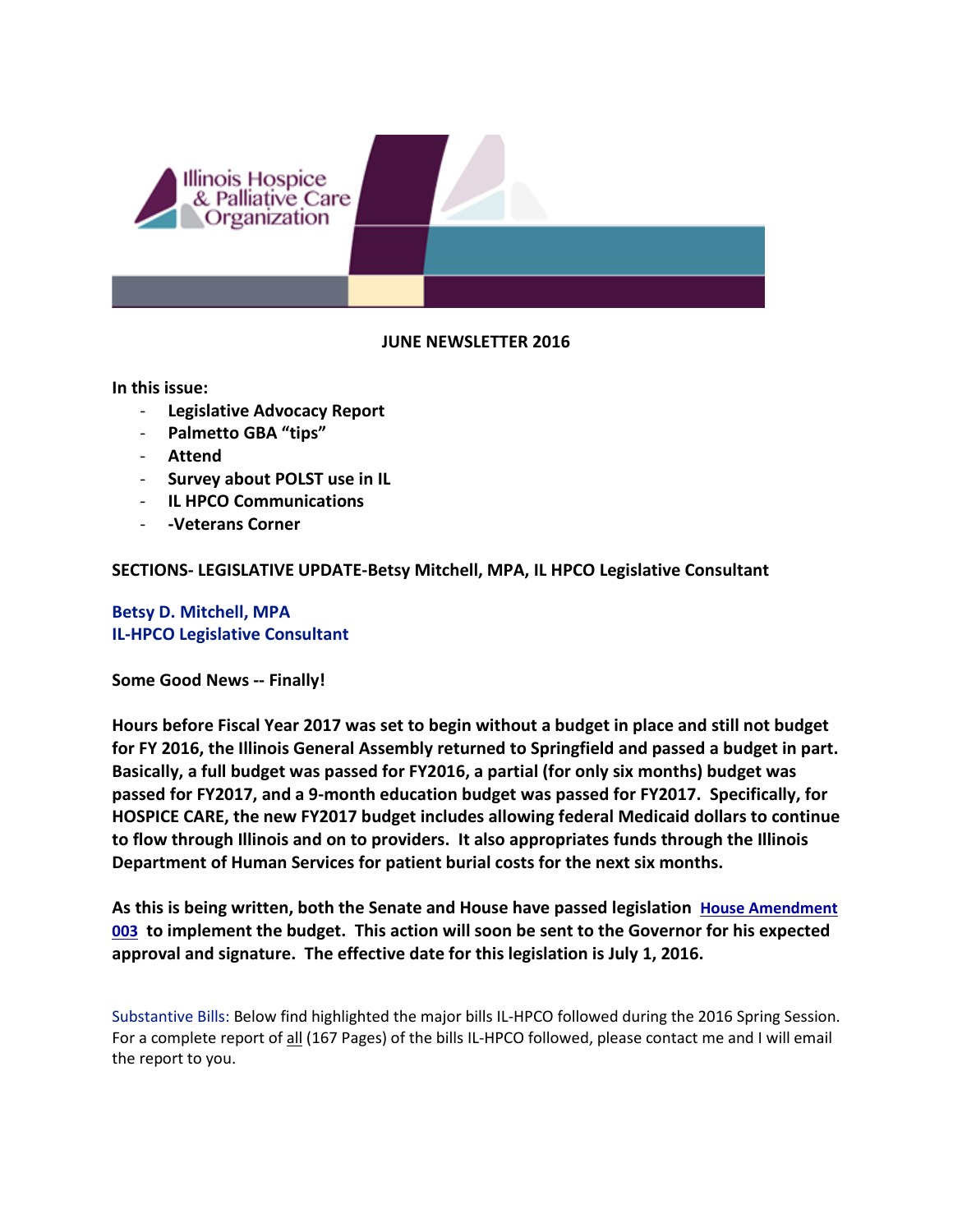#### House Bills

House Bill 4429 -- [Full Text](http://www.ilga.gov/legislation/fulltext.asp?DocName=&SessionId=88&GA=99&DocTypeId=HB&DocNum=4429&GAID=13&LegID=93234&SpecSess=&Session=) -- Interest on late Medicaid Payments -- Similar legislation has been introduced in previous sessions. This bill provides for interest rates to be paid on late Medicaid payments to health care providers. Unfortunately, the bill received little attention and was re-referred to the Rules Committee.

House Bill 5559 -- [Full Text](http://www.ilga.gov/legislation/fulltext.asp?DocName=&SessionId=88&GA=99&DocTypeId=HB&DocNum=5559&GAID=13&LegID=94987&SpecSess=&Session=) -- Provider Directories -- In a provision concerning MCOs contracted with HFS to provide health services, requires HFS to develop a procedure to directly test the provider network directories submitted by each MCO. the bill provides that the procedure must directly test the accuracy of the information contained in the provider directories. The bill was heard in the House Public Affairs Committee but was later re-referred to the Rules Committee.

#### Senate Bills

Senate Bill 10 -- House Floor Amendment No. 3 -- Medical Marijuana -- The bill adds terminal illness to the list of health conditions that may be allowed to legally purchase marijuana. In addition, the bill allows physicians to merely certify the patient has at least one of the required conditions rather than prescribing marijuana. Also, the sunset date for the Pilot Project is extended. The bill passed both houses on the last day of session.

Senate Bill 2580 -- [Full Text](http://www.ilga.gov/legislation/fulltext.asp?DocName=&SessionId=88&GA=99&DocTypeId=SB&DocNum=2580&GAID=13&LegID=95580&SpecSess=&Session=) -- Creates the Illinois Alzheimer's Disease Registry Act. In the past, IL-HPCO has supported legislation introduced by the Alzheimer's organization as they are typically supportive of our positions. This bill was re-referred to the Committee on Assignments and did not receive further action.

Senate Bill 3080 -- Senate Floor Amendment No. 1 -- Network Adequacy -- Originally SB 3080 was identical to House Bill 5671 but later amended with agreed upon language and passed by both houses on May 27, 2016. HB 3080 provides that MCOs must confirm receipt of information submitted specific to physician additions or physician deletions from the MCO's provider network within 3 days after receiving required information from contracted physicians, and electronic physician directories must be updated consistent with current rules as published by the Centers for Medicare and Medicaid Services. The bill also provides that in no instance shall a medically necessary covered service rendered in good faith, based upon eligibility information documented by the provider, be denied coverage or diminished in payment amount if the eligibility or coverage information available at the time the service was rendered is later found to be inaccurate. In addition, a metrics report is to be published and made available to providers.

Senate Bill 3158 -- [Full Text](http://www.ilga.gov/legislation/fulltext.asp?DocName=&SessionId=88&GA=99&DocTypeId=SB&DocNum=3158&GAID=13&LegID=96500&SpecSess=&Session=) -- Transportation of Hospice Drugs- The bill would allow the Illinois Department of Public Health to change its rule (not the law) to provide for the possession and transportation of greater quantities of specified drugs by a home health agency, hospice, or authorized nursing employees. The bill was introduced at the request of a constituent of Senator McCann (R, Jacksonville). Discussions took place within IL-HPCO's Legislative and Regulatory Committee regarding offering support and additional medications for inclusion. This bill did not receive consideration in the Senate so it something IL-HPCO can discuss for future action.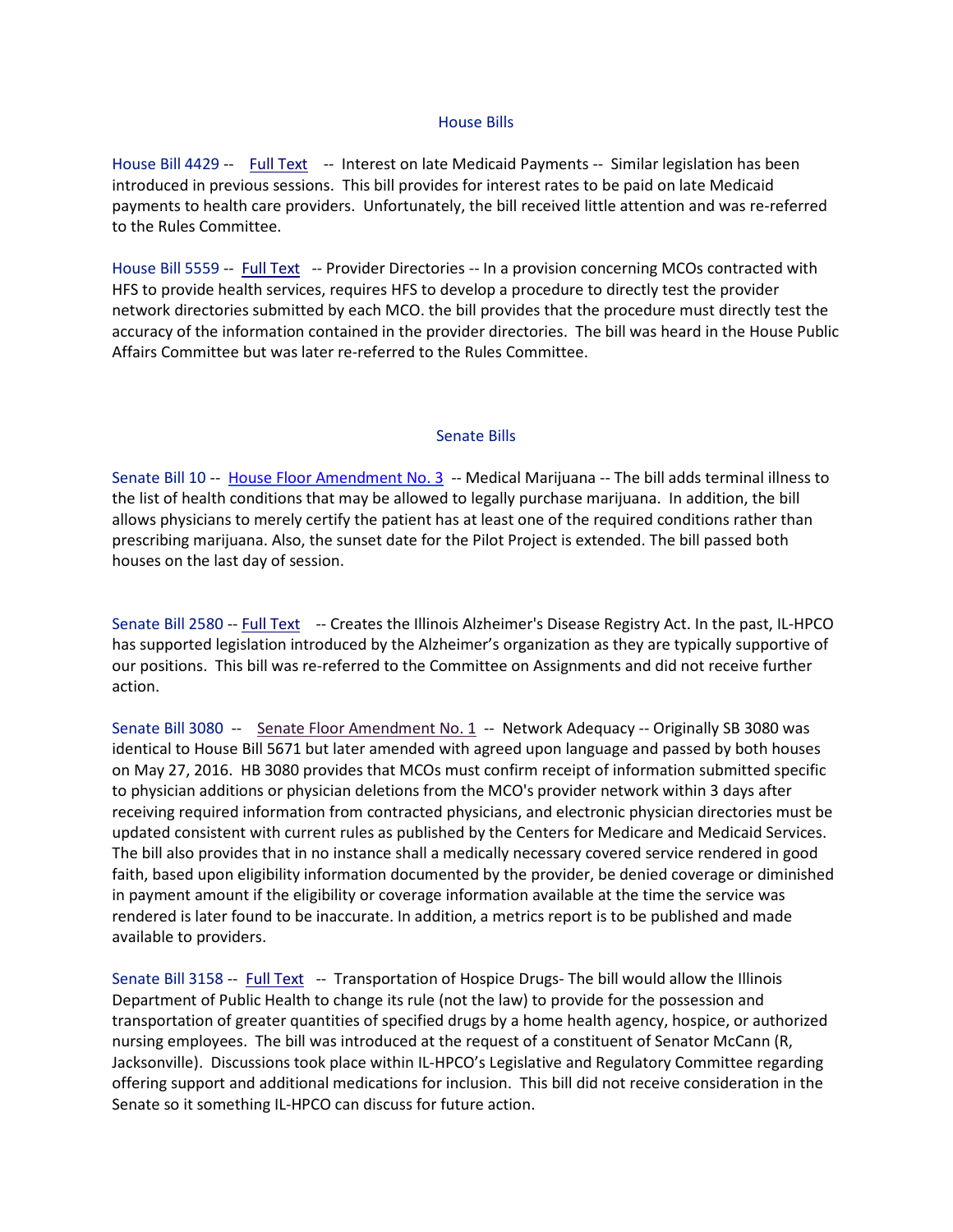# **SECTIONS - ATTEND:**

#### **IL-HPCO Regional Meetings**

July 19 – Springfield, Memorial Home Services August 23-Belleville, Memorial Orthopedic/Neuroscience Center

Annual Educational Conference- The Palmer House and Illinois Health and Hospital Association September 21 – Dinner and Reception September 22—CEU sessions from 8:00-4:30 with speakers from NHPCO, Palmetto and more

#### Palmetto Workshops

2016 Jurisdiction M (JM) Hospice Medicare Workshop Series - Protecting Your Dollars, Making Cents Out of Medicare

Palmetto GBA is pleased to announce the 2016 Hospice workshop series, 'Protecting Your Dollars, Making Cents Out of Medicare!' These workshops are designed for hospice providers and their staff to equip them with the tools they need to be successful with Medicare billing, coverage and documentation requirements. Please review this article and workshop registration instructions and share this information with your staff.

[http://www.palmettogba.com/palmetto/providers.nsf/ls/JM%20Home%20Health%20and%20Hospice~](http://www.palmettogba.com/palmetto/providers.nsf/ls/JM%20Home%20Health%20and%20Hospice%7EA6ZTPX4572?opendocument&utm_source=JMHHHL&utm_campaign=JMHHHLs&utm_medium=email) [A6ZTPX4572?opendocument&utm\\_source=JMHHHL&utm\\_campaign=JMHHHLs&utm\\_medium=email](http://www.palmettogba.com/palmetto/providers.nsf/ls/JM%20Home%20Health%20and%20Hospice%7EA6ZTPX4572?opendocument&utm_source=JMHHHL&utm_campaign=JMHHHLs&utm_medium=email)

## **SECTIONS - Palmetto GBA Tips**

Hospice Tip: CERT Medical Record Review

As a hospice provider, remember it is the billing provider's responsibility to obtain any necessary information required for the CERT medical record review, regardless of the location of the documentation. Please share with appropriate staff.

[http://www.palmettogba.com/palmetto/providers.nsf/ls/JM%20Home%20Health%20and%20Hospice~](http://www.palmettogba.com/palmetto/providers.nsf/ls/JM%20Home%20Health%20and%20Hospice%7EA65GUD0088?opendocument&utm_source=JMHHHL&utm_campaign=JMHHHLs&utm_medium=email) [A65GUD0088?opendocument&utm\\_source=JMHHHL&utm\\_campaign=JMHHHLs&utm\\_medium=email](http://www.palmettogba.com/palmetto/providers.nsf/ls/JM%20Home%20Health%20and%20Hospice%7EA65GUD0088?opendocument&utm_source=JMHHHL&utm_campaign=JMHHHLs&utm_medium=email)

#### Hospice Tip: Election Information

A hospice provider needs to be sure the Hospice election information is submitted in the record for review by the CERT contractor. When submitting hospice election information, identify the particular hospice that will provide care to the individual.

[http://www.palmettogba.com/palmetto/providers.nsf/ls/JM%20Home%20Health%20and%20Hospice~](http://www.palmettogba.com/palmetto/providers.nsf/ls/JM%20Home%20Health%20and%20Hospice%7EA6JGWG8483?opendocument&utm_source=JMHHHL&utm_campaign=JMHHHLs&utm_medium=email) [A6JGWG8483?opendocument&utm\\_source=JMHHHL&utm\\_campaign=JMHHHLs&utm\\_medium=email](http://www.palmettogba.com/palmetto/providers.nsf/ls/JM%20Home%20Health%20and%20Hospice%7EA6JGWG8483?opendocument&utm_source=JMHHHL&utm_campaign=JMHHHLs&utm_medium=email)

Hospice Tip: Palliative Care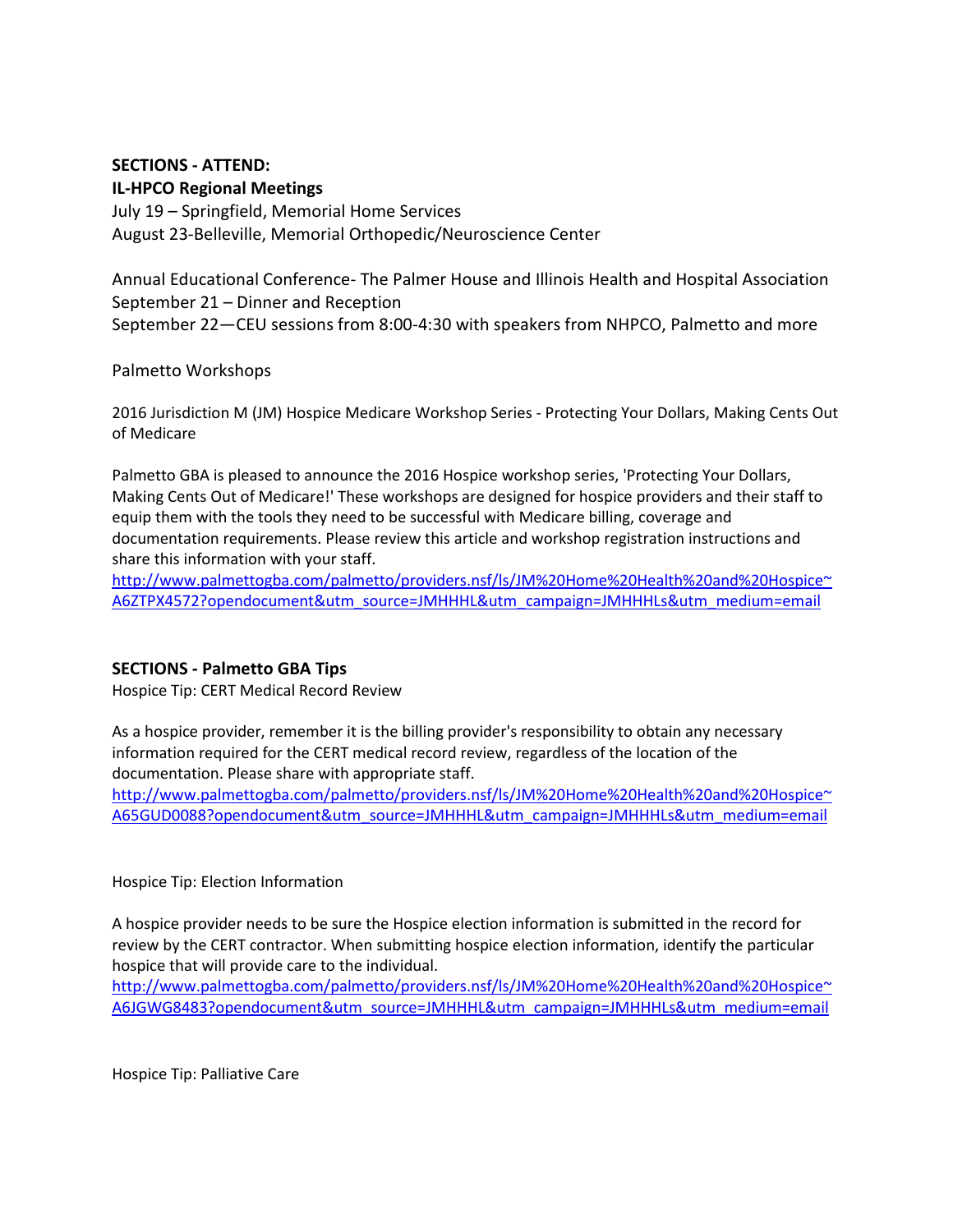The individual's or representative's (as applicable) acknowledgment that the individual has been given a full understanding of hospice care, particularly the palliative rather than curative nature of treatment, must be documented.

[http://www.palmettogba.com/palmetto/providers.nsf/ls/JM%20Home%20Health%20and%20Hospice~](http://www.palmettogba.com/palmetto/providers.nsf/ls/JM%20Home%20Health%20and%20Hospice%7EA6TGY80348?opendocument&utm_source=JMHHHL&utm_campaign=JMHHHLs&utm_medium=email) [A6TGY80348?opendocument&utm\\_source=JMHHHL&utm\\_campaign=JMHHHLs&utm\\_medium=email](http://www.palmettogba.com/palmetto/providers.nsf/ls/JM%20Home%20Health%20and%20Hospice%7EA6TGY80348?opendocument&utm_source=JMHHHL&utm_campaign=JMHHHLs&utm_medium=email)

Hospice Tip: Signatures for Face-to-Face Encounters

The practitioner who performed the encounter must sign the attestation for face-to-face encounters. If a practitioner other than the recertifying physician (such as a nurse practitioner (NP)) performed the encounter, a separate encounter attestation signature is required. Please share with appropriate staff. [http://www.palmettogba.com/palmetto/providers.nsf/ls/JM%20Home%20Health%20and%20Hospice~](http://www.palmettogba.com/palmetto/providers.nsf/ls/JM%20Home%20Health%20and%20Hospice%7EA76PGH2650?opendocument&utm_source=JMHHHL&utm_campaign=JMHHHLs&utm_medium=email) [A76PGH2650?opendocument&utm\\_source=JMHHHL&utm\\_campaign=JMHHHLs&utm\\_medium=email](http://www.palmettogba.com/palmetto/providers.nsf/ls/JM%20Home%20Health%20and%20Hospice%7EA76PGH2650?opendocument&utm_source=JMHHHL&utm_campaign=JMHHHLs&utm_medium=email)

## **SECTIONS – NEWS POLST SURVEY- Julie Goldstein, MD, Chair-POLST Illinois Task Force**

POLST is working with ISMS (Illinois State Medical Society) to create a survey monkey survey that will help us assess knowledge base, penetration and educational needs around POLST in Illinois. ISMS has agreed to either expand the participant invite list and data collection/analysis beyond just ISMS constituents, or at the very least to share the survey itself around.

POLST now has interest in participation from the Illinois Medical Directors Association, Illinois Academy of Family Physicians, Leading Age, and Telligen; we've already worked with the Illinois Hospital Association who sent out their own survey to hospitals only.

The goal with this is to determine the penetrance of appropriate use and educational needs for POLST across the state, so POLST Task Force can gear POLST Illinois next steps accordingly, including making a case for grant dollars and access for teaching. Julie Goldstein says" We do suspect first responders in ED's and in the field would benefit from more education, and it would be useful to all of us to demonstrate that up-front."

IL HPCO is participating in this project, and has a meeting scheduled with the POLST team at the end of July to discuss this initiative and other collaborative efforts between IL HPCO and POLST. Julie Goldstein and Rachael Talleen will be speaking on POLST at the upcoming IL HPCO Conference in September.

## **IL HPCO COMMUNICATIONS Workgroup-Pam Cramer, CAE, Executive Director**

Led by Mary Sheehan the Communications Workgroup has selected a current brand Newsletter template . The workgroup is establishing a robust and rigid timetable for newsletter content, and will be inviting all IL HPCO leaders to contribute. Newsletters are archived on the IL HPCO website, [www.il-hpco.org](http://www.il-hpco.org/) and the publication schedule will be posted as well. We encourage all IL HPCO members to send us information that would like considered for the newsletter.